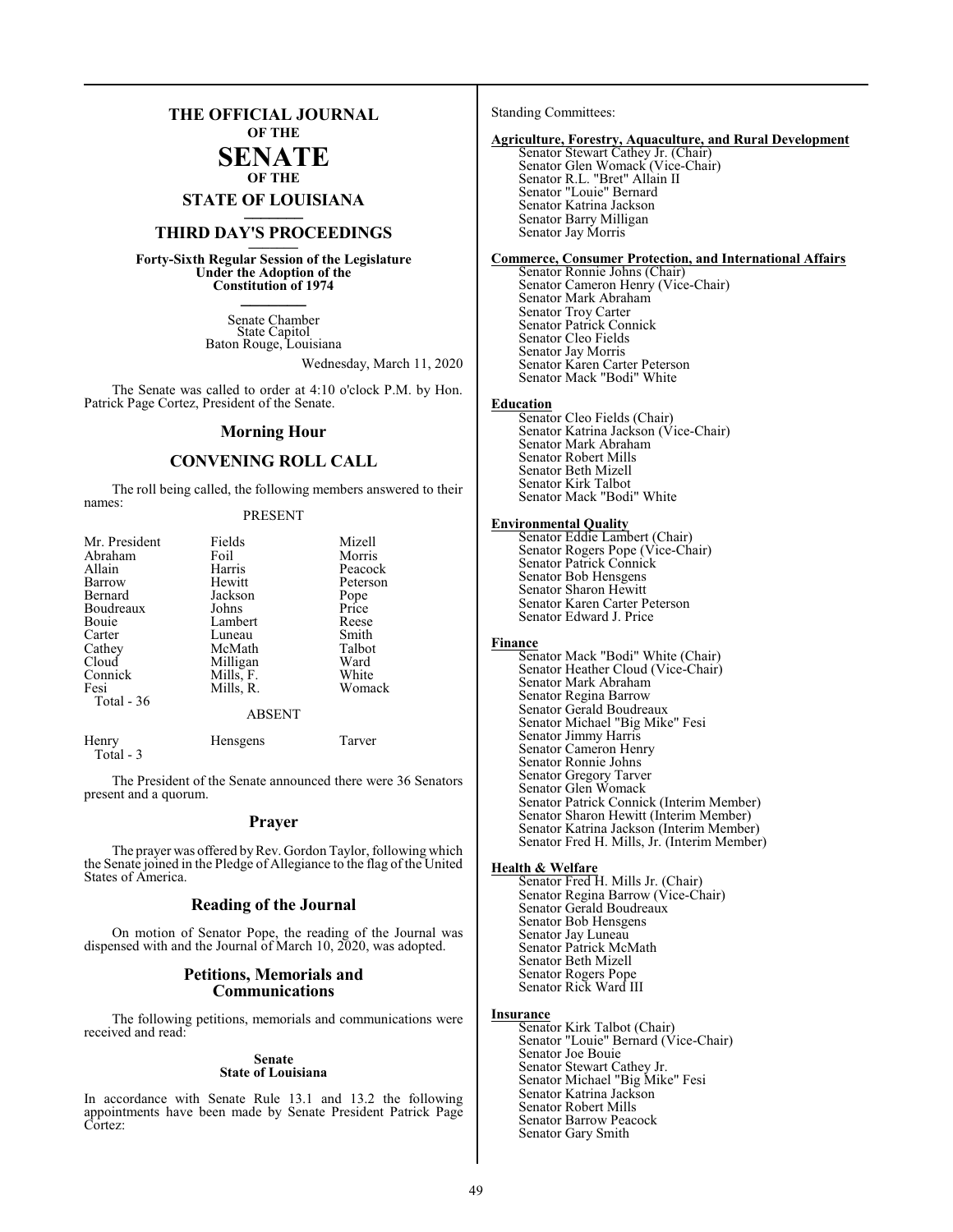# March 11, 2020

#### **Judiciary A**

Senator Barrow Peacock (Chair) Senator Jimmy Harris (Vice-Chair) Senator Heather Cloud Senator Cleo Fields Senator Jay Luneau Senator Patrick McMath Senator Robert Mills

## **Judiciary B**

Senator Gary Smith (Chair) Senator Joe Bouie (Vice-Chair) Senator Cameron Henry Senator Ronnie Johns Senator "Mike" Reese Senator Kirk Talbot Senator Gregory Tarver

#### **Judiciary C**

Senator Franklin Foil (Chair) Senator Mark Abraham (Vice-Chair) Senator Regina Barrow Senator Troy Carter Senator Beth Mizell Senator Rick Ward III Senator Mack "Bodi" White

## **Labor & Industrial Relations**

Senator Troy Carter (Chair) Senator "Mike" Reese (Vice-Chair) Senator Regina Barrow Senator Stewart Cathey Jr. Senator Jay Luneau Senator Jay Morris Senator Glen Womack

## **Local & Municipal Affairs**

Senator Karen Carter Peterson (Chair) Senator Gerald Boudreaux (Vice-Chair) Senator Heather Cloud Senator Franklin Foil Senator Cameron Henry Senator Barry Milligan Senator Gregory Tarver

## **Natural Resources**

Senator Bob Hensgens (Chair) Senator Michael "Big Mike" Fesi (Vice-Chair) Senator R.L. "Bret" Allain II Senator R.L. "Bret" Allain II<br>Senator Joe Bouie Senator Patrick Connick Senator Sharon Hewitt Senator Eddie Lambert

# **Retirement**

Senator Edward J. Price (Chair) Senator Robert Mills (Vice-Chair) Senator Cleo Fields Senator Bob Hensgens Senator Beth Mizell Senator Barrow Peacock Senator Kirk Talbot

## **Revenue & Fiscal Affairs**

Senator R.L. "Bret" Allain II (Chair) Senator Jay Luneau (Vice-Chair) Senator Troy Carter Senator Eddie Lambert Senator Patrick McMath Senator Barry Milligan Senator Karen Carter Peterson Senator Rogers Pope Senator "Mike" Reese Senator Gary Smith

# **Page 2 SENATE 3rd DAY'S PROCEEDINGS**

Senator Rick Ward III Senator "Louie" Bernard (Interim Member) Senator Joe Bouie (Interim Member) Senator Stewart Cathey Jr. (Interim Member) Senator Jay Morris (Interim Member) **Senate & Governmental Affairs** Senator Sharon Hewitt (Chair)

Senator Barry Milligan (Vice-Chair) Senator R.L. "Bret" Allain II Senator Franklin Foil Senator Jimmy Harris Senator Edward J. Price Senator "Mike" Reese Senator Gregory Tarver Senator Glen Womack

#### **Transportation, Highways & Public Works**

Senator Rick Ward, III (Chair) Senator Patrick McMath (Vice-Chair) Senator "Louie" Bernard Senator Barrow Peacock Senator Rogers Pope Senator Edward J. Price Senator Gary Smith

#### **Senate State of Louisiana**

In accordance with Senate Rule 13.20 the following appointments have been made by Senate President Patrick Page Cortez:

#### **Select Committee on Coastal Restoration and Flood Control**

Senator Patrick Connick (Chair) Senator Mark Abraham Senator Joe Bouie Senator Troy Carter Senator Michael "Big Mike" Fesi Senator Bob Hensgens Senator Sharon Hewitt Senator Fred H. Mills Jr.

## **Select Committee on Homeland Security**

Senator Barry Milligan (Chair) Senator Eddie Lambert (Vice-Chair) Senator Troy Carter Senator Stewart Cathey Jr. Senator Franklin Foil Senator Jay Luneau Senator Karen Carter Peterson Senator Gregory Tarver

#### **Select Committee on Military and Veterans Affairs**

Senator Gerald Boudreaux (Chair) Senator Troy Carter Senator Stewart Cathey Jr. Senator Franklin Foil Senator Barry Milligan Senator "Mike" Reese Senator Gregory Tarver

## **Select Committee on Women and Children**

Senator Regina Barrow (Chair) Senator Heather Cloud Senator Sharon Hewitt Senator Fred H. Mills Jr. Senator Beth Mizell Senator Karen Carter Peterson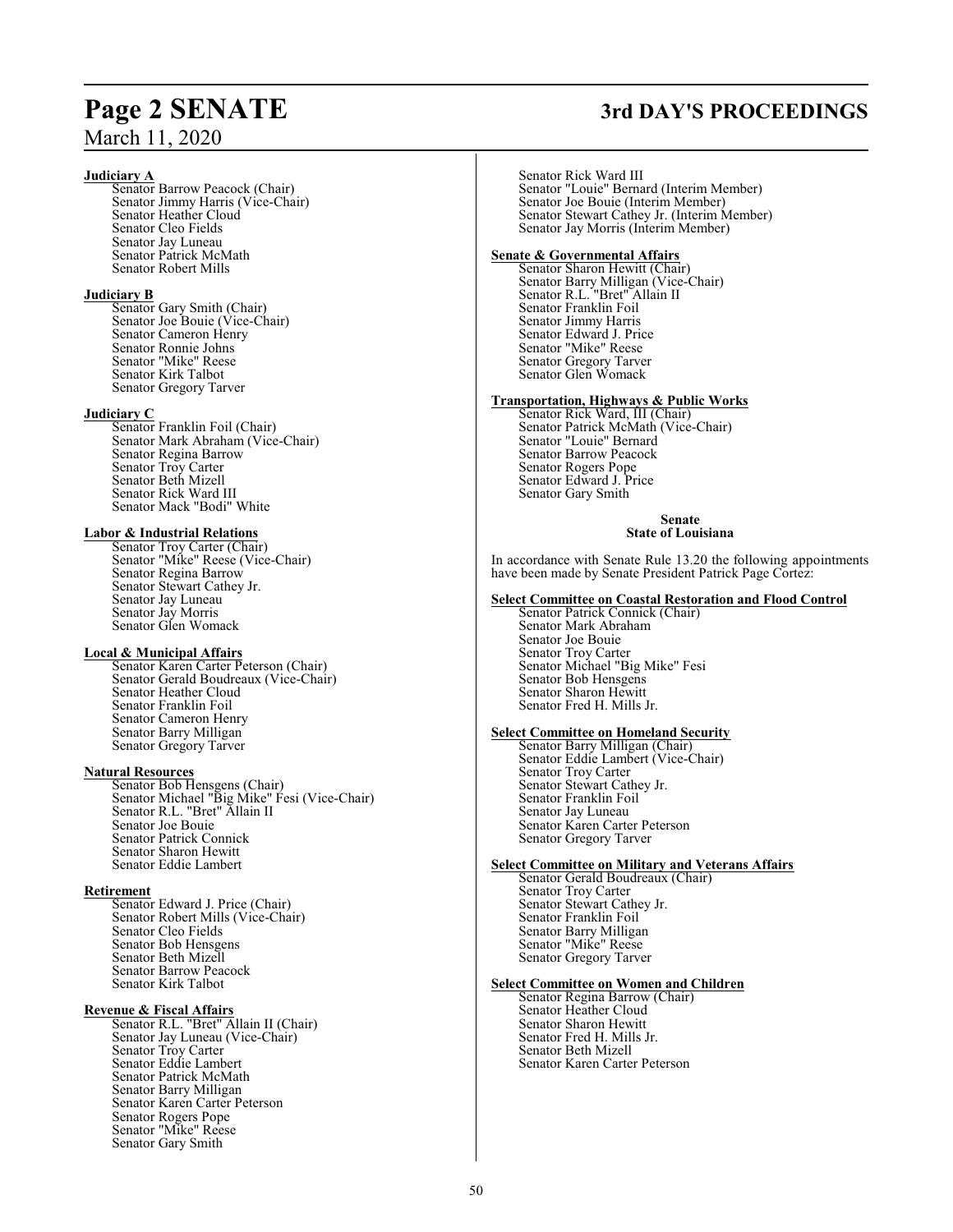# **3rd DAY'S PROCEEDINGS Page 3 SENATE**

# March 11, 2020

## **Message from the House**

#### **CONCURRING IN SENATE CONCURRENT RESOLUTIONS**

March 10, 2020

To the Honorable President and Members of the Senate:

I am directed to inform your honorable body that the House of Representatives has finally concurred in the following Senate Concurrent Resolutions:

#### **SENATE CONCURRENT RESOLUTION NO. 3—** BY SENATOR PEACOCK

A CONCURRENT RESOLUTION

To express the heartfelt condolences of the Legislature of Louisiana upon the passing of Shreveport philanthropist and art advocate, Ollie Delton Harrison Jr. and to celebrate his life and his legacy of good works and community service.

Reported without amendments.

# **SENATE CONCURRENT RESOLUTION NO. 4—** BY SENATOR PEACOCK

A CONCURRENT RESOLUTION

To express the sincere condolences of the Legislature of Louisiana upon the death of an exceptional physician, Isaac "Ike" Muslow, MD, and to commend his lifetime of dedication to the advancement of healthcare and internal medicine instruction.

Reported without amendments.

#### **SENATE CONCURRENT RESOLUTION NO. 5—** BY SENATOR PEACOCK

A CONCURRENT RESOLUTION

To express the sincere condolences of the Legislature of Louisiana upon the passing of the Honorable Donald Wayne "Don" Williamson, to acknowledge his lifelong commitment to public service, and to note his many contributions made on behalf of the state of Louisiana.

Reported without amendments.

# **SENATE CONCURRENT RESOLUTION NO. 6—**<br>BY SENATORS PEACOCK AND TARVER<br>A CONCURRENT RESOLUTION

To commend The Shreveport Sun, its owners, editors, and staff, on

the occasion of its one hundredth anniversary and to acknowledge its exemplary status as the oldest black weekly newspaper in the state of Louisiana.

Reported without amendments.

#### **SENATE CONCURRENT RESOLUTION NO. 8—** BY SENATOR JOHNS

A CONCURRENT RESOLUTION

To express the sincere condolences of the Legislature of Louisiana upon the death of William A. Oliver.

Reported without amendments.

#### **SENATE CONCURRENT RESOLUTION NO. 9—** BY SENATOR FOIL

A CONCURRENT RESOLUTION

To designate March 2020 as Colorectal Cancer Awareness Month in Louisiana and to commend MaryBird Perkins- Our Lady of the Lake Cancer Center on the achievement of the National Accreditation Program for Rectal Cancer (NAPRC).

Reported without amendments.

# **Introduction of Senate Bills and Joint Resolutions**

**SENATE BILL NO. 422—**

BY SENATOR BERNARD AN ACT

To amend and reenact R.S. 18:573(A)(3) and 1313(J)(2)(b) and (3), relative to the reinspection of voting machines and recounting of absentee by mail and early voting ballots; to provide for setting the timing of inspections; to provide for deadlines for requests for inspections; and to provide for related matters.

The bill was read by title and placed on the Calendar for a second reading.

# **Introduction of Senate Resolutions**

**SENATE RESOLUTION NO. 8—** BY SENATOR BOUDREAUX

A RESOLUTION

To express the sincere and heartfelt condolences of the Senate of the Legislature of Louisiana upon the passing of Roy Edward Brown.

The resolution was read by title and placed on the Calendar for a second reading.

# **Introduction of Senate Concurrent Resolutions**

#### **SENATE CONCURRENT RESOLUTION NO. 16—** BY SENATOR PEACOCK

A CONCURRENT RESOLUTION To commend Lisa Burns, principal of W. T. Lewis Elementary School, upon receipt of the 2020 Elementary Principal of the Year honor awarded by the Louisiana State Department of Education and recognizes her many contributions to the education profession.

The resolution was read by title and placed on the Calendar for a second reading.

# **SENATE CONCURRENT RESOLUTION NO. 17—** BY SENATOR PEACOCK A CONCURRENT RESOLUTION

To express the sincere and heartfelt condolences of the Legislature of Louisiana upon the passing of Captain Steve R. Robinson, former commander of Troop G of the Louisiana State Police in Bossier City, and also to recognize a life well spent in public service to his community, state, and country.

The resolution was read by title and placed on the Calendar for a second reading.

#### **SENATE CONCURRENT RESOLUTION NO. 18—** BY SENATOR JOHNS AND REPRESENTATIVE DAVIS A CONCURRENT RESOLUTION

To recognize Tuesday, April 7, 2020, as the first annual "World Trade Day" at the state capitol; to celebrate the longstanding, indispensable influence of international commerce on Louisiana's economic health, vitality, and growth; to express support for the mission of the World Trade Center of New Orleans; for trade policies that benefit American consumers and businesses, and to ensure the United States remains competitive in global commerce.

The resolution was read by title and placed on the Calendar for a second reading.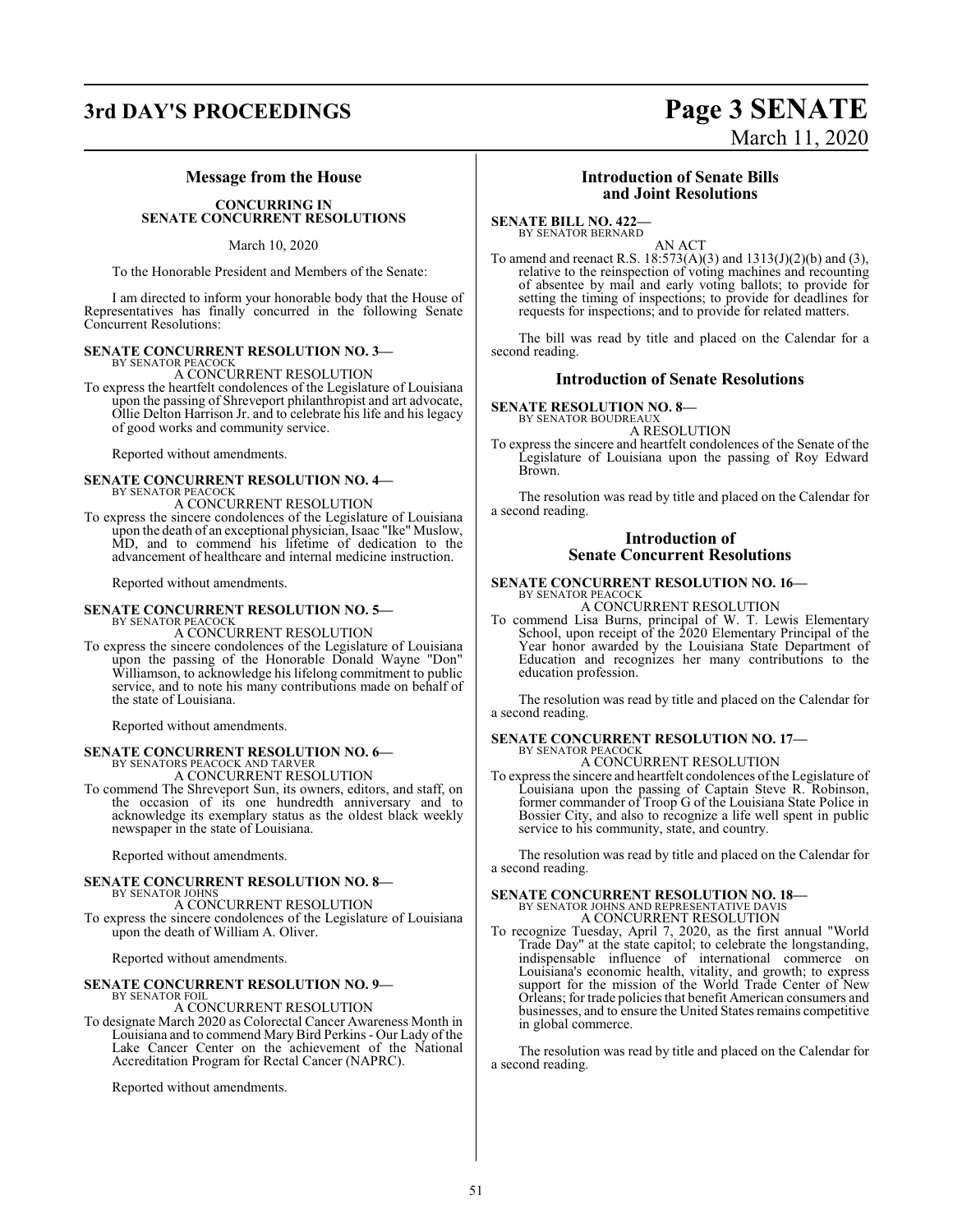# **Page 4 SENATE 3rd DAY'S PROCEEDINGS**

March 11, 2020

## **Senate Bills and Joint Resolutions on Second Reading to be Referred**

#### **SENATE BILL NO. 420—** BY SENATOR JOHNS

AN ACT

To enact R.S. 26:794.1, relative to the office of alcohol and tobacco control permitting licenses; to provide for exception from separate permits to certain establishments; to provide for qualifications; to provide for limitations; and to provide for related matters.

The bill was read by title and referred by the President to the Committee on Judiciary B.

#### **SENATE BILL NO. 421—** BY SENATOR PEACOCK

AN ACT

To enact R.S. 34:3522, relative to certain port commissions; to provide for the rights and powers of such commissions; to provide for functions relative to economic and industrial growth; to authorize the acquisition and operation of air cargo airports; and to provide for related matters.

The bill was read by title and referred by the President to the Committee on Transportation, Highways and Public Works.

# **Senate Concurrent Resolutions on Second Reading**

# **SENATE CONCURRENT RESOLUTION NO. 12—** BY SENATOR PEACOCK

A CONCURRENT RESOLUTION

To commend and congratulate Airline High School senior Bhavani Tivakaran upon being selected as the 2019 Governor of Louisiana Girls State and to recognize her extraordinary accomplishments.

The concurrent resolution was read by title. Senator Peacock moved to adopt the Senate Concurrent Resolution.

# **ROLL CALL**

The roll was called with the following result:

#### YEAS

| Mr. President<br>Abraham<br>Allain<br>Barrow<br>Bernard<br>Boudreaux<br>Bouie<br>Carter<br>Cathey<br>Cloud<br>Connick<br>Fesi<br>Total - 35 | Fields<br>Foil<br>Harris<br>Hewitt<br>Jackson<br>Johns<br>Lambert<br>Luneau<br>McMath<br>Milligan<br>Mills, F.<br>Mills, R.<br><b>NAYS</b> | Mizell<br>Morris<br>Peacock<br>Pope<br>Price<br>Reese<br>Smith<br>Talbot<br>Ward<br>White<br>Womack |
|---------------------------------------------------------------------------------------------------------------------------------------------|--------------------------------------------------------------------------------------------------------------------------------------------|-----------------------------------------------------------------------------------------------------|
| Total - 0                                                                                                                                   | <b>ABSENT</b>                                                                                                                              |                                                                                                     |
| Henry<br>Hensgens<br>Total - 4                                                                                                              | Peterson<br>Tarver                                                                                                                         |                                                                                                     |

The Chair declared the Senate adopted the Senate Concurrent Resolution and ordered it sent to the House.

# **SENATE CONCURRENT RESOLUTION NO. 13—**

BY SENATOR PEACOCK A CONCURRENT RESOLUTION

To commend Meagan Crews upon winning the title of Miss Louisiana 2019.

The concurrent resolution was read by title. Senator Peacock moved to adopt the Senate Concurrent Resolution.

## **ROLL CALL**

The roll was called with the following result:

| v<br>I |
|--------|
|        |

| Mr. President | Fields    | Mizell   |
|---------------|-----------|----------|
| Abraham       | Foil      | Morris   |
| Allain        | Harris    | Peacock  |
| Barrow        | Hewitt    | Peterson |
| Bernard       | Jackson   | Pope     |
| Boudreaux     | Johns     | Price    |
| Bouie         | Lambert   | Reese    |
| Carter        | Luneau    | Smith    |
| Cathey        | McMath    | Talbot   |
| Cloud         | Milligan  | Ward     |
| Connick       | Mills, F. | White    |
| Fesi          | Mills, R. | Womack   |
| Total $-36$   |           |          |
|               | NAYS      |          |

Total - 0

ABSENT

Henry Hensgens Tarver Total - 3

The Chair declared the Senate adopted the Senate Concurrent Resolution and ordered it sent to the House.

#### **SENATE CONCURRENT RESOLUTION NO. 14—** BY SENATOR PEACOCK

A CONCURRENT RESOLUTION

To express the sincere and heartfelt condolences of the Legislature of Louisiana upon the family, friends, and fellowship of postal workers of Antonio Deshon Williams, a person fulfilled by his service to his fellow man, family, and community.

The concurrent resolution was read by title. Senator Peacock moved to adopt the Senate Concurrent Resolution.

## **ROLL CALL**

The roll was called with the following result:

#### YEAS

| Mr. President | Fields    | Mizell   |
|---------------|-----------|----------|
| Abraham       | Foil      | Morris   |
| Allain        | Harris    | Peacock  |
| Barrow        | Hewitt    | Peterson |
| Bernard       | Jackson   | Pope     |
| Boudreaux     | Johns     | Price    |
| Bouie         | Lambert   | Reese    |
| Carter        | Luneau    | Smith    |
| Cathey        | McMath    | Talbot   |
| Cloud         | Milligan  | Ward     |
| Connick       | Mills, F. | White    |
| Fesi          | Mills, R. | Womack   |
| $Total - 36$  |           |          |

**NAYS** 

Total - 0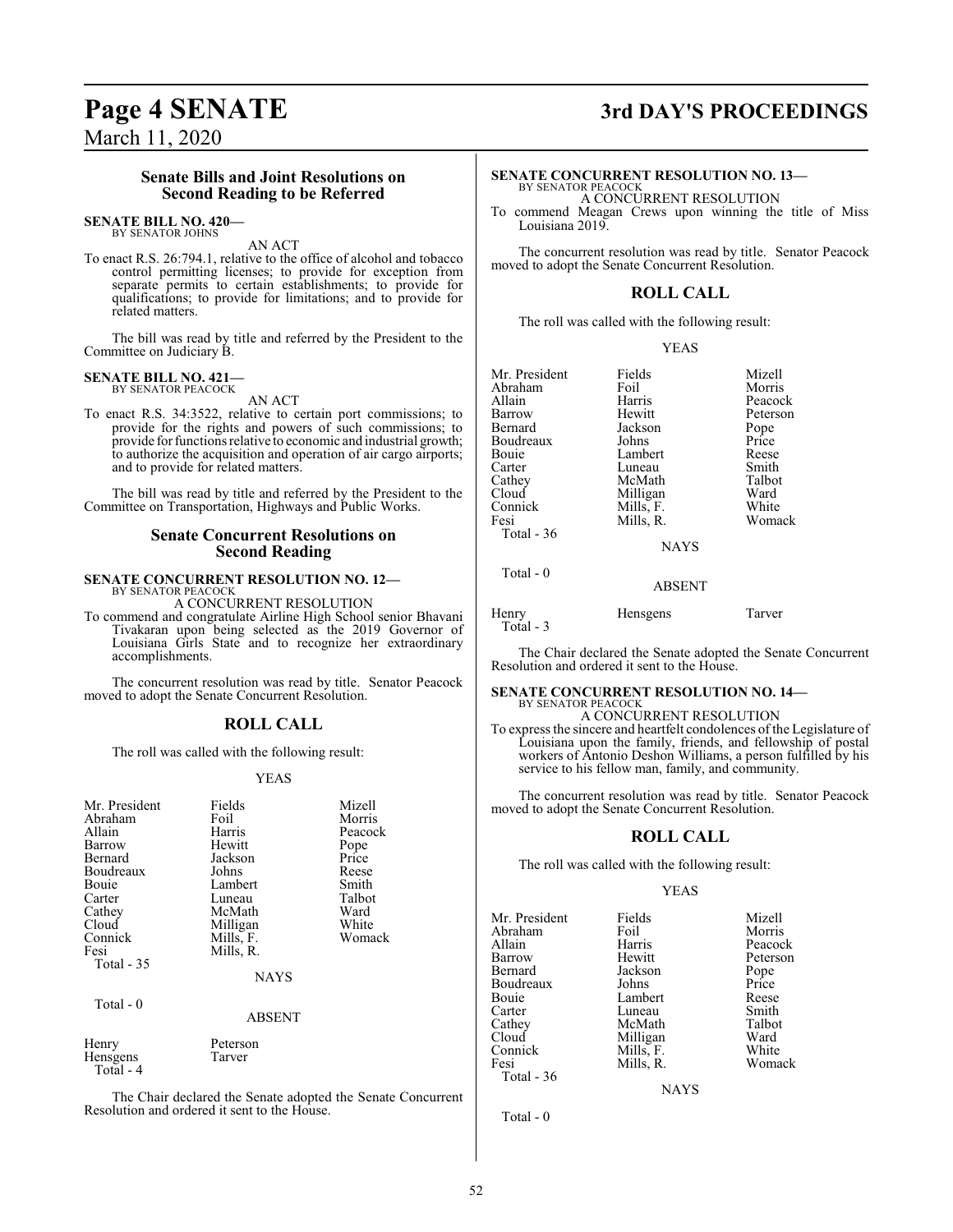# **3rd DAY'S PROCEEDINGS Page 5 SENATE**

#### ABSENT

Henry Hensgens Tarver Total - 3

The Chair declared the Senate adopted the Senate Concurrent Resolution and ordered it sent to the House.

#### **SENATE CONCURRENT RESOLUTION NO. 15—** BY SENATOR PEACOCK

A CONCURRENT RESOLUTION To express sincere appreciation for a lifetime of dedicated public service provided by the late William Gary Loftin, former Clerk of Court for Caddo Parish, and to celebrate the rich legacy of accomplishments that he leaves to the community of Shreveport and the state of Louisiana.

The concurrent resolution was read by title. Senator Peacock moved to adopt the Senate Concurrent Resolution.

## **ROLL CALL**

The roll was called with the following result:

#### YEAS

| Mr. President | Fields      | Mizell   |
|---------------|-------------|----------|
| Abraham       | Foil        | Morris   |
| Allain        | Harris      | Peacock  |
| Barrow        | Hewitt      | Peterson |
| Bernard       | Jackson     | Pope     |
| Boudreaux     | Johns       | Price    |
| Bouie         | Lambert     | Reese    |
| Carter        | Luneau      | Smith    |
| Cathey        | McMath      | Talbot   |
| Cloud         | Milligan    | Ward     |
| Connick       | Mills, F.   | White    |
| Fesi          | Mills, R.   | Womack   |
| Total - 36    |             |          |
|               | <b>NAYS</b> |          |

#### ABSENT

| Henry     | Hensgens | Tarver |
|-----------|----------|--------|
| Total - 3 |          |        |

Total - 0

The Chair declared the Senate adopted the Senate Concurrent Resolution and ordered it sent to the House.

#### **Message from the House**

#### **ASKING CONCURRENCE IN HOUSE CONCURRENT RESOLUTIONS**

#### March 11, 2020

To the Honorable President and Members of the Senate:

I am directed to inform your honorable body that the House of Representatives has finally passed and asks your concurrence in the following House Concurrent Resolutions:

HCR No. 12 HCR No. 13 HCR No. 15

Respectfully submitted, MICHELLE D. FONTENOT Clerk of the House of Representatives

# **House Concurrent Resolutions on First Reading**

March 11, 2020

#### **HOUSE CONCURRENT RESOLUTION NO. 12—**

BY REPRESENTATIVES SCHEXNAYDER AND GREEN A CONCURRENT RESOLUTION

To commend Louisiana State University on winning the 2020 College Football Playoff National Championship.

The resolution was read by title and placed on the Calendar for a second reading.

# **HOUSE CONCURRENT RESOLUTION NO. 13—** BY REPRESENTATIVES SCHEXNAYDER AND GREEN A CONCURRENT RESOLUTION

To commend Joe Burrow on winning the 2019 Heisman Memorial Trophy and to recognize his record-breaking accomplishments during the 2019-2020 college football season.

The resolution was read by title and placed on the Calendar for a second reading.

#### **HOUSE CONCURRENT RESOLUTION NO. 15—**

BY REPRESENTATIVE DAVIS A CONCURRENT RESOLUTION

To designate March 2020 as Colorectal Cancer Awareness Month in Louisiana and to commend the Mary Bird Perkins – Our Lady of the Lake Cancer Center.

The resolution was read by title and placed on the Calendar for a second reading.

#### **Reports of Committees**

The following reports of committees were received and read:

#### **REPORT OF COMMITTEE ON**

#### **HEALTH AND WELFARE**

Senator Fred H. Mills, Jr., Chairman on behalf of the Committee on Health and Welfare, submitted the following report:

#### March 11, 2020

To the President and Members of the Senate:

I am directed by your Committee on Health and Welfare to submit the following report:

#### **SENATE BILL NO. 53—** BY SENATOR MCMATH

AN ACT

To amend and reenact R.S. 40:2008.10(A)(1)(b) and (2), relative to the Louisiana Department of Health; to make technical corrections to provisions for licensing of therapeutic group homes; to provide for an effective date; and to provide for related matters.

Reported favorably.

#### **SENATE BILL NO. 67—**

BY SENATOR FRED MILLS AN ACT

To repeal R.S. 28:4, 237, Chapter 2 of Title 28 of the Louisiana Revised Statutes of 1950, consisting ofR.S. 28:241 through 249, and 824(A) through (H), R.S. 36:259(B)(12), (23), (27), (28), (29), and (33), R.S. 40:31.65(A), 642, 700.12, Part XI of Chapter 4 of Title 40 of the Louisiana Revised Statutes of 1950, consisting of R.S. 40:1051 through 1055, 1057.12, 1058, 1105.10(C), 1105.11(C), 1135.13, Part III of Subchapter B of Chapter 5-D of Title 40 of the Louisiana Revised Statutes of 1950, consisting ofR.S. 40:1185.1 through 1185.6, 1189.6, Part III of Subchapter D of Chapter 5-D of Title 40 of the Louisiana Revised Statutes of 1950, consisting of R.S. 40:1215.1 and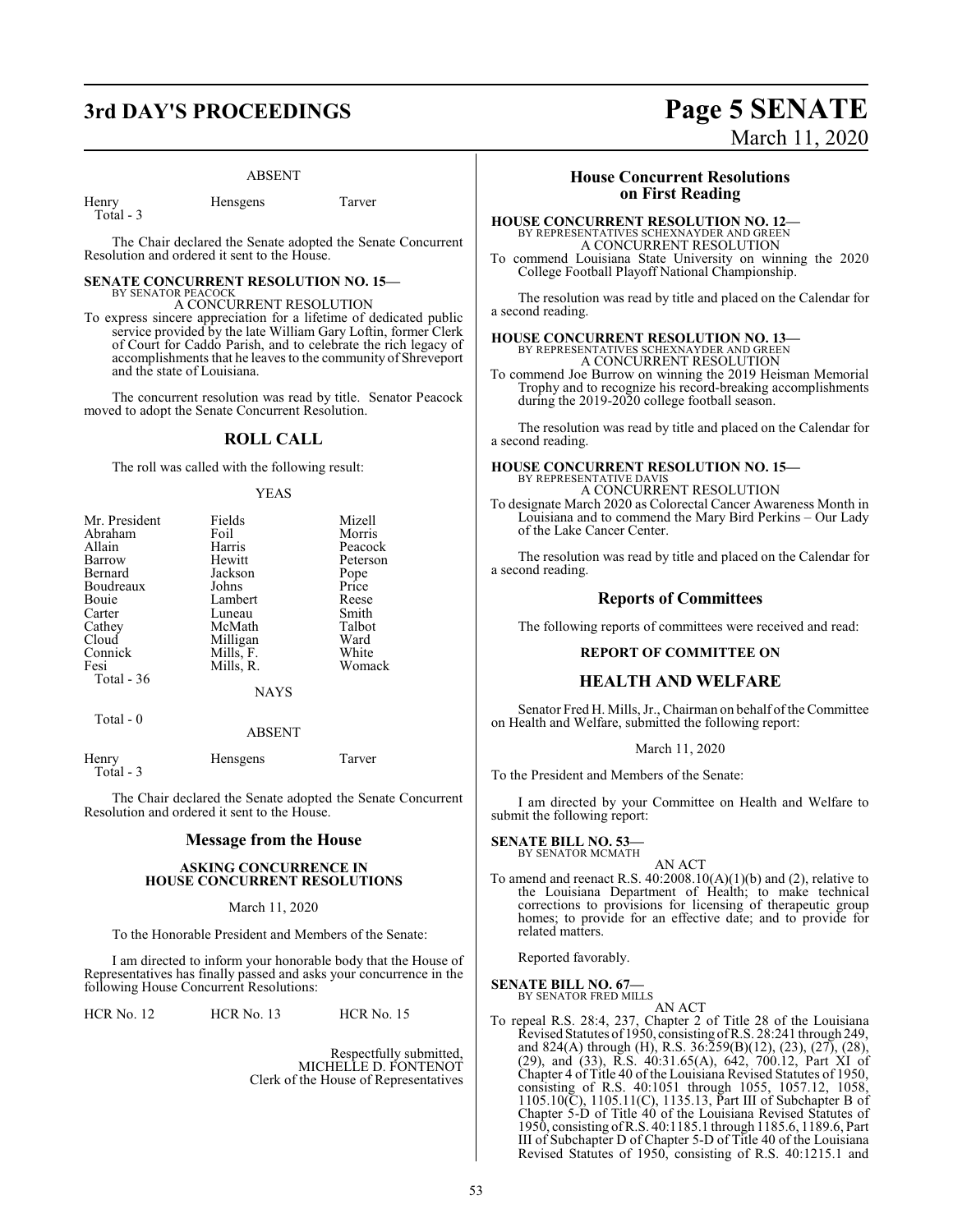# March 11, 2020

1215.2, Part VI of Subchapter D of Chapter 5-D of Title 40 of the Louisiana Revised Statutes of 1950, consisting of R.S. 40:1221.1 through 1221.11, 1249.3(B), 1261.1, 1263.5, Part IX of Subchapter A of Chapter 5-F of Title 40 of the Louisiana Revised Statutes of 1950, consisting of R.S. 40:1277.1, Part X of Subchapter A of Chapter 5-F of Title 40 of the Louisiana Revised Statutes of 1950, consisting of R.S. 40:1279.1, 1283.2, Subpart A of Part IV of Subchapter B of Chapter 5-F of Title 40 of the Louisiana Revised Statutes of 1950, consisting of R.S. 40:1289.1 through 1289.5, Part V of Subchapter B ofChapter 5- F of Title 40 of the Louisiana Revised Statutes of 1950, consisting of R.S. 40:1290.1 through 1290.4, Part I-A of Chapter 6 of Title 40 of the Louisiana Revised Statutes of 1950, consisting ofR.S. 40:1312.1 through 1312.27, Subpart E of Part III of Chapter 6 of Title 40 of the Louisiana Revised Statutes of 1950, consisting ofR.S. 40:1460.1 and 1460.2, 1597.2(B), 2001, 2009.1, 2013.4 through 2013.6, 2016, 2018.4, 2108, 2116.34(B), 2120.9, Part VI-B of Chapter 11 of Title 40 of the Louisiana Revised Statutes of 1950, consisting ofR.S. 40:2175.11 through 2175.15, Part VI-C of Chapter 11 of Title 40 of the Louisiana Revised Statutes of 1950, consisting of R.S. 40:2176.1, Part IX of Chapter 11 of Title 40 of the Louisiana Revised Statutes of 1950, consisting of R.S. 40:2194 through 2194.5, Part X-A of Chapter 11 of Title 40 of the Louisiana Revised Statutes of 1950, consisting of R.S. 40:2195.6, Part XI of Chapter 11 of Title 40 ofthe Louisiana Revised Statutes of 1950, consisting of R.S. 40:2196 through 2196.7, Part XV of Chapter 11 of Title 40 of the Louisiana Revised Statutes of 1950, consisting of R.S. 40:2200.11 through 2200.15, Chapter 16 of Title 40 of the Louisiana Revised Statutes of 1950, consisting of R.S. 40:2331 and 2332, Chapter 17 of Title 40 of the Louisiana Revised Statutes of 1950, consisting of R.S. 40:2351 through 2355, 2405.2, Chapter 21 of Title 40 of the Louisiana Revised Statutes of 1950, consisting ofR.S. 40:2481 through 2483, Chapter 23 of Title 40 ofthe Louisiana Revised Statutes of 1950, consisting of R.S. 40:2501 through 2505, and Chapter 24 of Title 40 of the Louisiana Revised Statutes of 1950, consisting of R.S. 40:2511 through 2519, and R.S. 46:52.2, Subpart A-1 of Part I of Chapter 3 of Title 46 of the Louisiana Revised Statutes of 1950, consisting of R.S. 46:160 through 160.11, Subpart B of Part I of Chapter 3 of Title 46 of the Louisiana Revised Statutes of 1950, consisting of R.S. 46:161 through 165, Subpart C of Part II of Chapter 3 of Title 46 of the Louisiana Revised Statutes of 1950, consisting of R.S. 46:261, Subpart D-3 of Part II of Chapter 3 of Title 46 of the Louisiana Revised Statutes of 1950, consisting of R.S. 46:287.1 through 287.9, Subpart D-1 of Part VI-A of Chapter 3 of Title 46 of the Louisiana Revised Statutes of 1950, consisting of R.S. 46:440.4 through 440.8, 1094(D), 1442.3, Chapter 25 of Title 46 of the Louisiana Revised Statutes of 1950, consisting ofR.S. 46:1991 through 1996, 2405.1, Chapter 35-A of Title 46 of the Louisiana Revised Statutes of 1950, consisting of R.S. 46:2431 through 2434, Chapter 52 of Title 46 of the Louisiana Revised Statutes of 1950, consisting of R.S. 46:2671 through 2675, and 2758.2(E) and  $(F)$ ; to repeal certain inactive or obsolete laws; and to provide for related matters.

Reported with amendments.

#### **SENATE BILL NO. 168—** BY SENATOR FRED MILLS

AN ACT

To enact R.S. 40:5.9.1, relative to public drinking water; to create and provide for the Community Drinking Water Infrastructure Sustainability Act; to provide for public purpose; to provide for a statewide system of community water system accountability; to provide for rulemaking; to provide for development of a letter grade schedule reflective of community water system quality and performance; to provide for publication of quality and performance scores and letter grades; to provide for requirement

of an improvement plan; to provide for penalties; and to provide for related matters.

Reported with amendments.

Respectfully submitted, FRED H. MILLS, JR. Chairman

#### **REPORT OF COMMITTEE ON**

#### **SENATE AND GOVERNMENTAL AFFAIRS**

Senator Sharon Hewitt, Chairwoman on behalfofthe Committee on Senate and Governmental Affairs, submitted the following report:

March 11, 2020

To the President and Members of the Senate:

I am directed by your Committee on Senate and Governmental Affairs to submit the following report:

#### **SENATE BILL NO. 42—** BY SENATOR WHITE

AN ACT To amend and reenact R.S. 36:741(A), relative to the Department of State; to provide for the domicile; to provide for an effective date; and to provide for related matters.

Reported favorably.

- **SENATE BILL NO. 69—** BY SENATOR BOUDREAUX
	-
- AN ACT To amend and reenact R.S. 44:422, relative to records held by state agencies; to provide relative to the investigation of records in certain instances; to provide for the appropriate investigative bodies; and to provide for related matters.

Reported favorably.

#### **SENATE BILL NO. 105—** BY SENATOR PEACOCK

AN ACT To enact R.S. 49:164.1, relative to state symbols; to provide for the official state butterfly; and to provide for related matters.

Reported favorably.

#### **SENATE BILL NO. 140—**

- BY SENATOR REESE
- AN ACT To enact R.S. 10:9-528 and 18:429 and to amend and reenact R.S. 18:58; to provide for notification of cyber events by certain offices to the secretary of state; and to provide for related matters.

Reported with amendments.

**SENATE BILL NO. 198—** BY SENATOR PEACOCK

AN ACT

To enact R.S. 49:158.3, relative to the designation of the month of September as Childhood Cancer Awareness Month; and to provide for related matters.

Reported favorably.

Respectfully submitted, SHARON HEWITT Chairwoman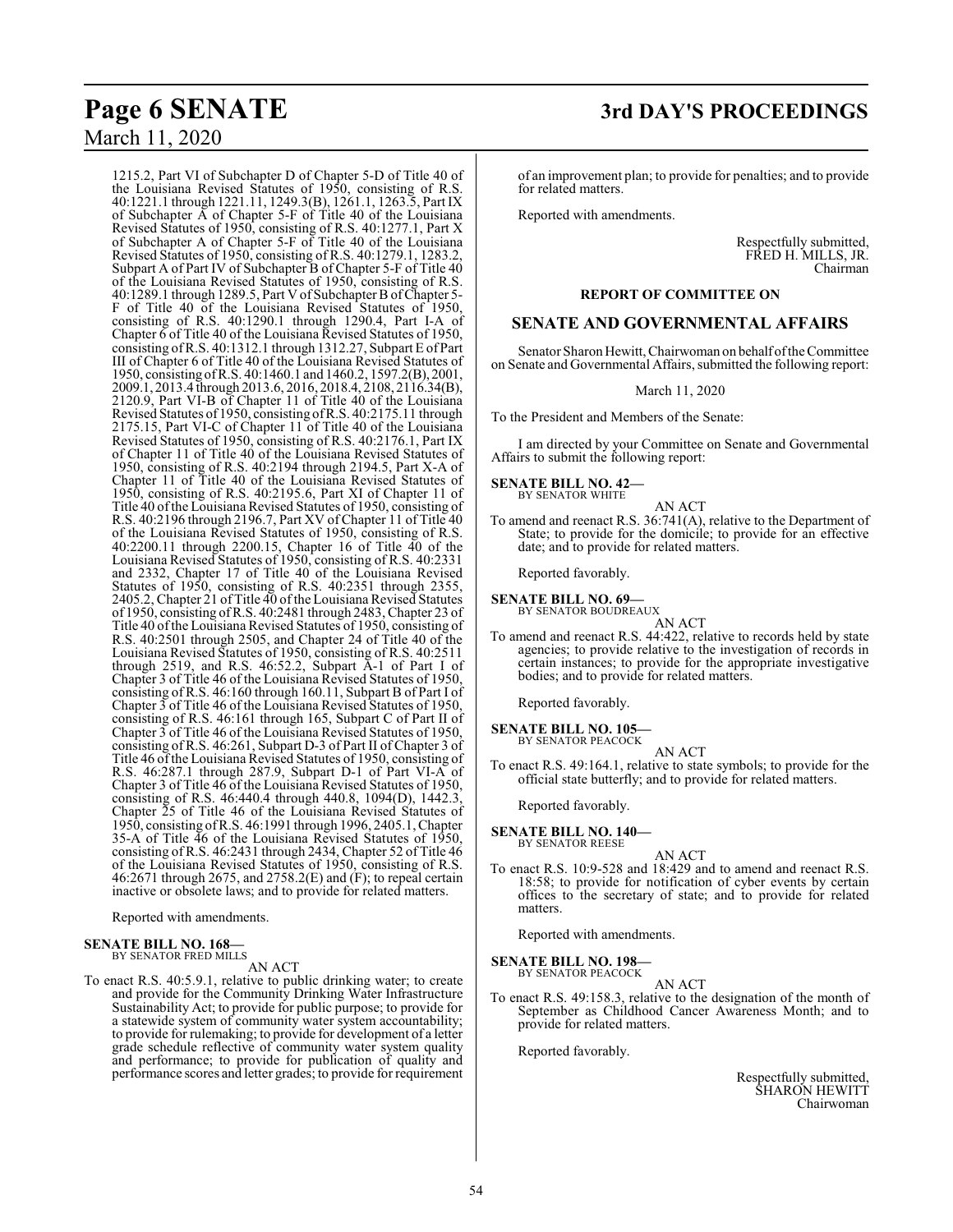# **3rd DAY'S PROCEEDINGS Page 7 SENATE**

# March 11, 2020

#### **REPORT OF COMMITTEE ON**

# **COMMERCE, CONSUMER PROTECTION AND INTERNATIONAL AFFAIRS**

Senator Ronnie Johns, Chairman on behalf of the Committee on Commerce, Consumer Protection and InternationalAffairs, submitted the following report:

March 11, 2020

To the President and Members of the Senate:

I am directed by your Committee on Commerce, Consumer Protection and International Affairs to submit the following report:

#### **SENATE BILL NO. 54—** BY SENATOR FOIL

AN ACT

To amend and reenact R.S. 12:262.1(C) and 406(A) and to enact R.S. 12:1-501(2)(b)(iii), relative to corporations; to provide relative to organizational documents, including articles of incorporation; to provide relative to qualifications of registered agents for certain types of corporations; to provide for revocation of articles of incorporation by the secretary of state; to provide for terms, conditions, and procedures; and to provide for related matters.

Reported favorably.

# **SENATE BILL NO. 55—**<br>BY SENATOR FOIL

AN ACT

To amend and reenact R.S. 51:3143(B) and 3163(B), relative to certain contract providers; to provide for registration with the secretary of state; to provide relative to the application form and required information; to provide for procedures; and to provide for related matters.

Reported favorably.

#### **SENATE BILL NO. 268—** BY SENATOR JOHNS

AN ACT

To amend and reenact R.S. 6:327(C) and to enact R.S. 6:327.1, 771, and 1142, relative to banks; to provide for the abandonment of safety deposit boxes; to allow for the disposal of unsalable contents; to provide procedures for disposing of or selling of abandoned contents; to provide relative to the State Unclaimed Property Program; to provide relative to savings and loan associations and savings banks; and to provide for related matters.

Reported with amendments.

Respectfully submitted, RONNIE JOHNS Chairman

## **REPORT OF COMMITTEE ON**

# **LOCAL AND MUNICIPAL AFFAIRS**

Senator Karen Carter Peterson, Chairman on behalf of the Committee on Local and Municipal Affairs, submitted the following report:

#### March 11, 2020

To the President and Members of the Senate:

I am directed by your Committee on Local and Municipal Affairs to submit the following report:

#### **SENATE BILL NO. 35—**

BY SENATOR HENSGENS

AN ACT To amend and reenact R.S. 47:338.24.5(C) and (E) and to repeal R.S. 47:338.24.5(F), relative to municipal sales and use taxes; to authorize the governing authority for the city of Scott to levy and collect an additional sales and use tax; to require voter approval; to provide for the use of the tax revenue; and to provide for related matters.

Reported with amendments.

#### **SENATE BILL NO. 254—**

BY SENATOR CARTER AN ACT

To amend and reenact R.S. 33:1965, relative to the regulation of fire departments and working conditions of fireman employed by departments; and to provide for related matters.

Reported favorably.

#### **SENATE BILL NO. 258—** BY SENATOR CARTER

- AN ACT
- To amend and reenact R.S. 33:2211(A)(2), R.S. 33:2214(A)(1), and (B)(1) relative to the city of Westwego Police Department; to provide for laws governing employment of municipal police, including matters of compensation, leave, and hours; and to provide for related matters.

Reported favorably.

#### **SENATE BILL NO. 313—** BY SENATOR PETERSON

AN ACT

To enact R.S.  $33:4096(A)(1)(c)(iv)$ , relative to the Sewerage and Water Board of New Orleans; to provide relative to exemptions related to the Orleans Parish School Board; and to provide for related matters.

Reported favorably.

## **SENATE BILL NO. 390—**

BY SENATOR PETERSON AN ACT

To amend and reenact R.S. 33:4071(A)(1)(e), 4084(A)(1)(b) and (2) and (E), 4085(A) and (B), 4090, and 4091, and to enact R.S. 33:4084(A)(1)(c), relative to the Sewerage and Water Board of New Orleans; to provide relative to the board; to provide for the purchase of supplies and machinery and equipment; to provide for the letting and bidding of public contracts over a certain amount; to provide relative to the costs of the installation of connections and subsequent work; to provide for reports of board; to provide relative to exemptions related to the Orleans Parish School Board; and to provide for related matters.

Reported with amendments.

Respectfully submitted, KAREN CARTER PETERSON Chairman

#### **REPORT OF COMMITTEE ON**

## **EDUCATION**

Senator Cleo Fields, Chairman on behalf of the Committee on Education, submitted the following report:

#### March 11, 2020

To the President and Members of the Senate:

I am directed by your Committee on Education to submit the following report: